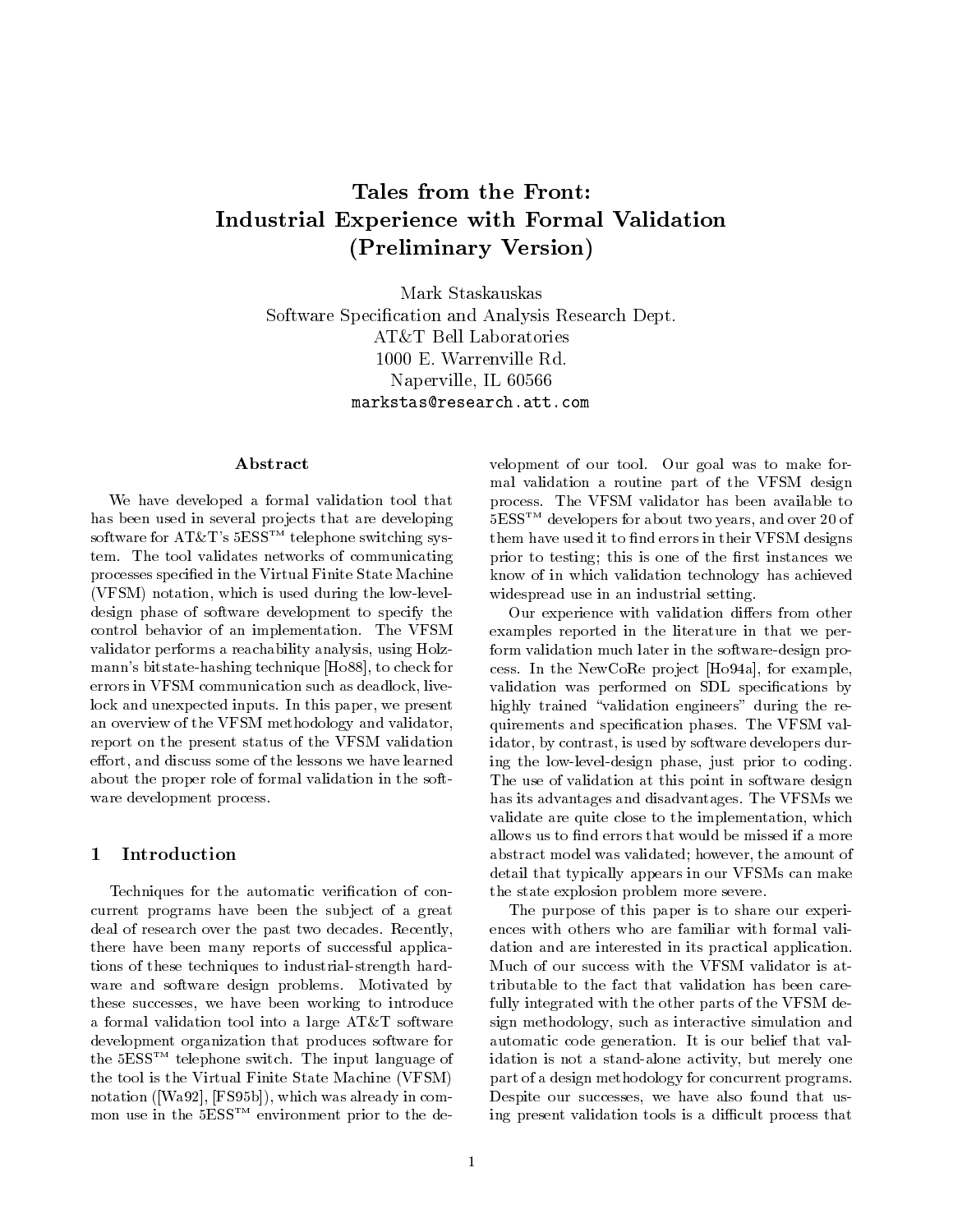demands a great deal of persistence and patience on the part of the user, and that the more routine and widespread use of validation will require significant technical advances that allow it to be performed with much less user intervention.

The remainder of this paper is organized as follows. We begin in Section 2 with a brief overview of the VFSM methodology and toolset. Section 3 describes how we developed a validator for the VFSM notation. In Section 4, we outline the present status of the VFSM validator, including some planned en hancements. Section 5 discusses some of the lessons we have learned in the course of introducing the VFSM validator into the  $5ESS^{TM}$  software development environment. Section 6 contains our conclusions.

## <sup>2</sup> VFSM Overview

The VFSM methodology [Wa92] consists of a design paradigm, in which the control behavior of a software module is specified as a finite-state machine; and an implementation paradigm, which consists of a design structure that defines the interface between the control specication and the rest of the implementation. The VFSM toolset translates the VFSM specification into executable form and produces templates for the  $(0.759-0K)$ , nowever, if the timer express, indicating<br>modules that interface with the control portion of the that the message or its reply has been lost, then ermodules that interface with the control portion of the implementation. The toolset also includes a simulator that enables the designer to execute a VFSM specification interactively, providing it with inputs and verifying that the outputs and state transitions produced in response accord with his expectations.

A VFSM specication is written in terms of states, virtual inputs and virtual outputs. The term "virtual" means that VFSM inputs and outputs are abstract names local to the VFSM: virtual inputs repre sent conditions in the environment that influence the control behavior of the specied system, and virtual outputs stand for actions to be taken by the system at various points during its execution. The exact binding between these abstract inputs and outputs and their concrete realizations in the implementation is specied by the VFSM implementation paradigm.

A major difference between a VFSM and a traditional FSM is in how inputs are handled. When a VFSM receives an input, it is stored in a set called the Virtual Input Register (VIR), and remains there until it is explicitly removed. VFSM state transitions and the production of virtual outputs can be conditioned on the presence of particular subsets of inputs in the VIR. VFSM is therefore an extended FSM model: the "state" of a VFSM at any point is given by its VFSM

```
S_SEND_REQ {
   E: O_SEND_MSG1, O_START_TIMER;
  IA: I_ACK ? O_MSG_OK;
      I_TIMEOUT ? O_REPORT_ERROR;
  NS: I_ACK > S_SEND_NEXT_MSG;
      I_TIMEOUT > S_ERROR;
```
}



state and the contents of its VIR. The addition of the VIR adds considerable expressive power to the model, yet still assures that specications are written at a high level of abstraction.

Figure 1 shows an example specification of one state of a VFSM. The example illustrates a simple handshake protocol. The entry-action (E:) section specifies that upon entry to this state, the VFSM will produce virtual outputs representing the sending of a message (O\_SEND\_MSG1) and the starting of a timer (O\_START\_TIMER). The input-action (IA:) sec tion specifies that, if the desired reply to the message is received (I\_ACK), appropriate action will be taken (O\_MSG\_OK); however, if the timer expires, indicating ror processing will take place ( $O$ \_REPORT\_ERROR). The next-state transition (NS:) section defines the VFSM state that will be entered next: either the subsequent step in the handshake protocol (S\_SEND\_NEXT\_MSG) or an error-handling state (S\_ERROR).

Figure 2 shows the structure of a VFSM implementation. The input mapper and output functions provide a "firewall" that enforces the separation of the top-level control behavior defined by the VFSM specication from the low-level data manipulations and functions of the system. As shown to the left of Figure 2, the input mapper receives events, such as messages, interrupts and timer expirations, from the environ ment of the system. Based on the event received and the values of local data structures, the input mapper determines which virtual inputs must be inserted into, or deleted from, the VIR.

When the input mapper completes, the VFSM specification is executed. The VFSM may change state several times and produce several virtual outputs, terminating execution when a state is reached from which no state transition is possible given the current VIR contents. The user associates with each virtual output the name of an output function; when ever that output is produced during VFSM execution,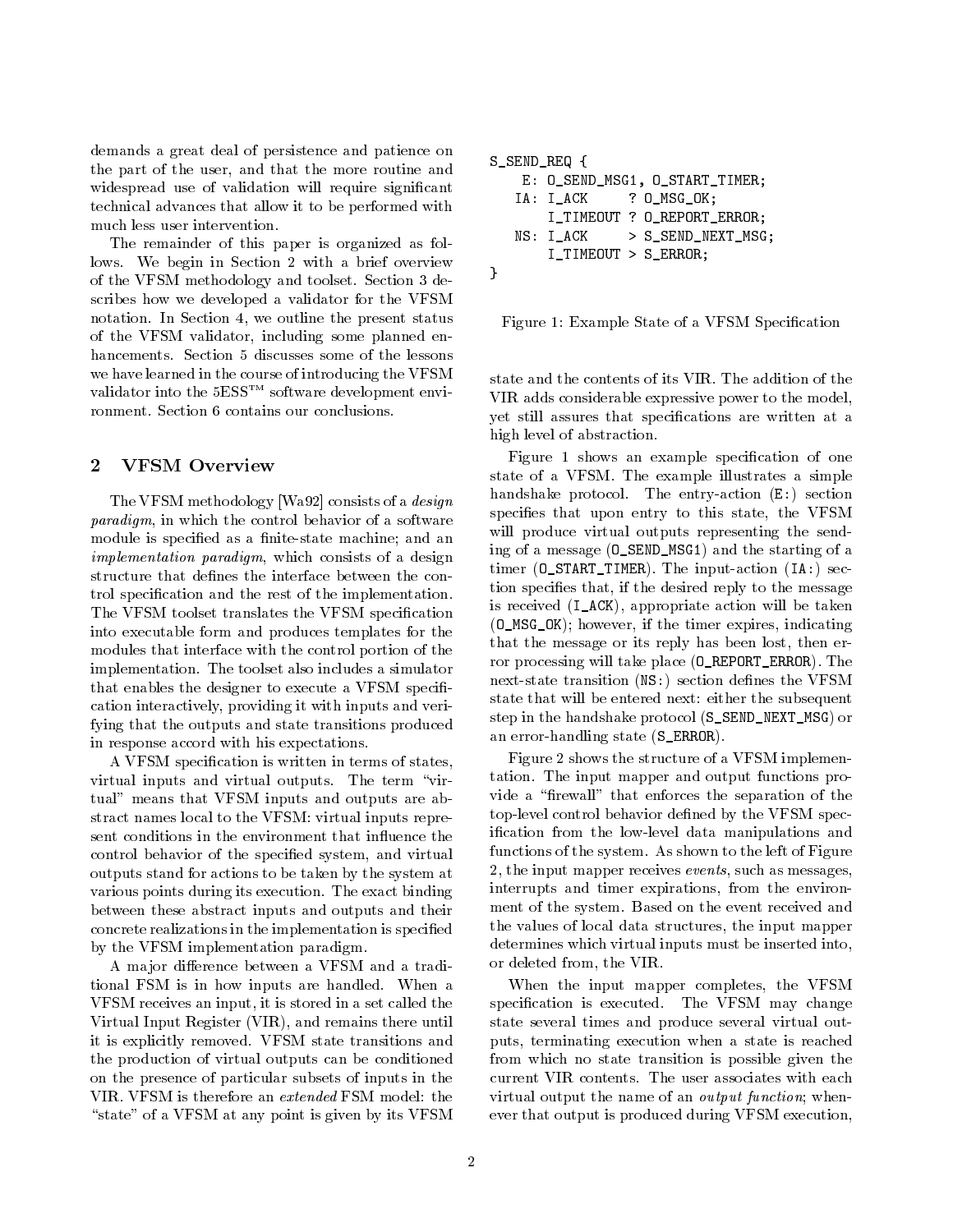

Feedback Events

Figure 2: Structure of a VFSM Implementation

its output function is invoked. The output function 3.1 performs whatever processing and data manipulation are necessary to realize the abstract behavior repre sented by the virtual output. Note that an output function may also invoke the input mapper with a feedback event, as suggested in Figure 2; thus, the VIR can change while the VFSM is executing. Feedback events are typically used when an output function detects an error condition that must be dealt with immediately by the VFSM.

#### The VFSM Validator 3

We now discuss how we adapted Holzmann's bitstate hashing technique to the validation of networks of VFSMs. To ameliorate the effects of the state explosion problem, an effective validation tool must keep the size of the global state as small as possible. To this end, one approach would be to include only the VFSM state and VIR as part of the global state, ignoring the input mapper and output functions. However, the purpose of formal validation is to detect errors in interprocess communication, and it is clear from Figure 2 that the input mapper and output functions contain information that is crucial to the communication behavior of the system, including feedback events and the sending and receiving of messages. Thus, we also considered allowing input mapper and output function C code to be part of the validation model. However, this C code also contains much information that is not relevant to inter-process communication, so including the input mapper and output functions would make the global state larger than necessary.

#### Mapping Abstractions

The approach we selected is a compromise between the above extremes: we do not allow user-defined C code and data in the validation model, but instead provide a feature known as mapping abstractions that allows the user to specify those aspects of the input mapper and output functions that have an impact on inter-process communication. In the validator, VF-SMs communicate by sending each other events, and each VFSM has an event queue. When a VFSM re ceives an event, mapping abstractions representing the input mapper allow the user to define all possible combinations of virtual inputs that might be inserted into, or deleted from, the VIR. If more than one combination is possible, the validator will explore a separate successor state for each combination; thus, the mapping abstractions permit nondeterminism. Similarly, the mapping abstraction for each virtual output allows the specification of all possible combinations of inter-VFSM or feedback events that might be generated by its output function when that virtual output is produced.

Figure 3 presents two examples that illustrate the use of mapping abstractions; each example contains a fragment of C code that might appear in an input mapper or output function, along with a mapping abstraction intended to model its behavior. The first example shows an event representing a telephone call setup request. When the event is received, the input mapper does a database lookup to determine whether or not the caller has paid his bill, and inserts into the VIR either input I\_BILL\_PAID or I\_BILL\_NOT\_PAID based on the outcome of the lookup. The mapping abstraction for this event specifies that either input is possible. The second example illustrates a mapping abstraction for an output function. The func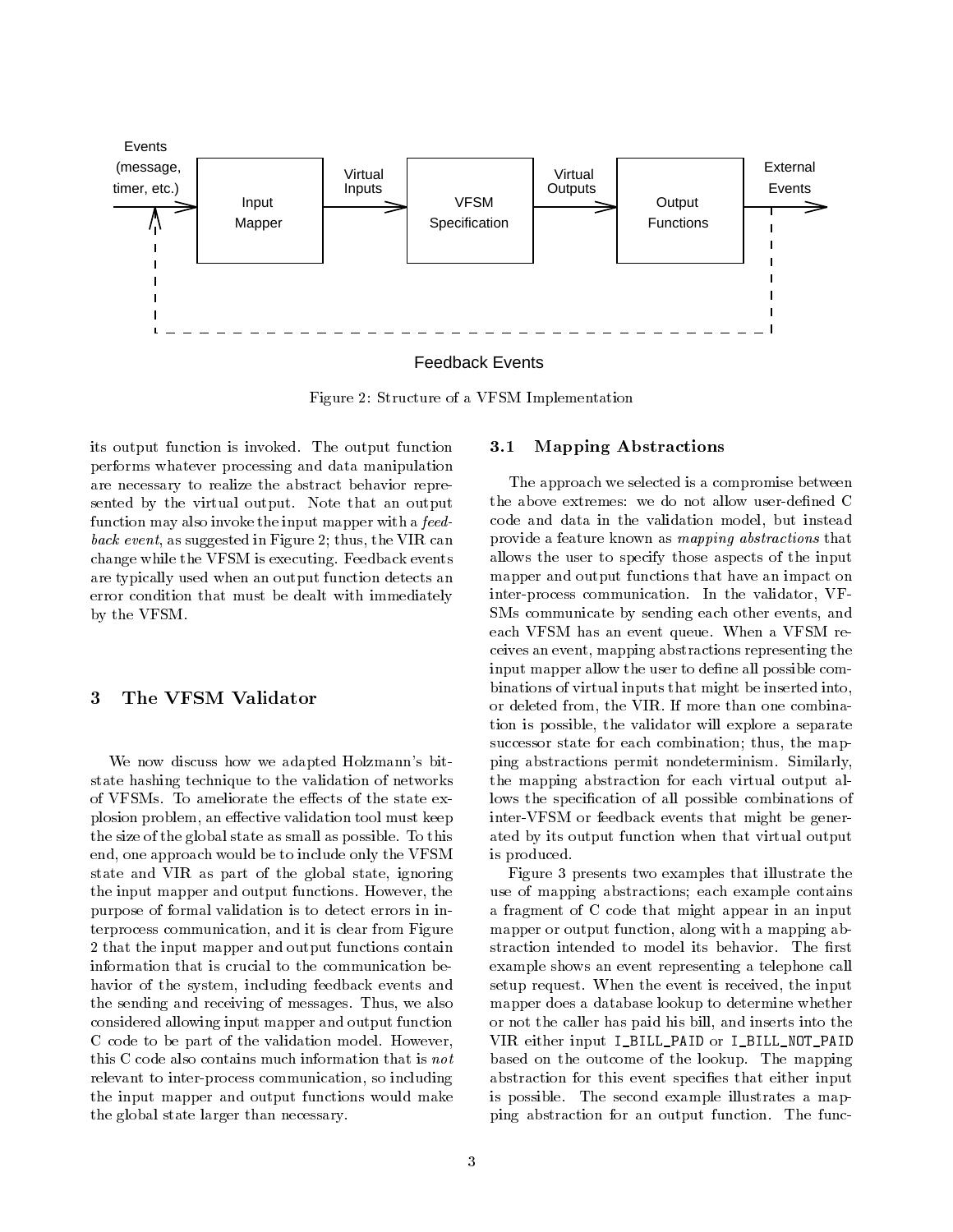tion invokes the system primitive OSSENDMSG to send the message RESP\_MSG to the process OTP. However, OSSENDMSG may return an error code indicating that the attempt to send the message failed; if this oc curs, the output function generates the feedback event ERROR\_EVENT by calling the input mapper. The mapping abstraction captures both possible outcomes of the call to OSSENDMSG. These examples show how non determinism canbe used to model the behavior of parts of the system that cannot be modeled completely in the validator.

#### 3.2 Using the Validator

To validate a VFSM application, the user first constructs any necessary environment VFSMs that are  $\frac{1}{4}$ needed to close the system. For each VFSM, the user then supplies mapping abstractions for each event and virtual output, and specifies its initial state and possible initial VIR configurations. The VFSM translation tools are then run to translate each VFSM specication into C code. The validator uses this C code and code implementing the validation algorithm to produce an executable validation program for the VFSM network. This program generates global states of the network using the tool-generated C code to produce successors corresponding to each VFSM. As the global states are generated, the validator checks for the following types of errors:

- Deadlock: A deadlock is reported if a global state is reached in which all VFSMs are blocked waiting for events, all the event queues are empty, and at least one VFSM is not in a terminating state.
- Unexpected Inputs: In each VFSM state, the ex pected virtual inputs are those appearing in its input-action and state-transition conditions. If an input is inserted into the VIR that does not appear in these conditions, the validator reports an unexpected input.
- $\alpha$ ueue Overnow: The inter-VFSM event queues  $\alpha$ have a maximum size selectable by the user. If an event is appended to a full queue, the validator reports a queue overflow.
- Coverage: While the validation algorithm is executing, it records which states, input actions, and next-state transitions are executed for each VFSM. At the end of the validation run, the validator prints out a report listing the portions of each VFSM that were never executed, which may represent dead code.

 $\blacksquare$ cle of global states in which some VFSM fails to pass through a state designated by the user as a "progress state".

When the validator finds one of the above errors, it prints out an error trace, in the form of a message sequence diagram, that illustrates the complete exe cution scenario that resulted in the error. The level of detail in the error trace is selectable by the user, and can include inter-VFSM and feedback events, VFSM state transitions, production of virtual outputs, and insertion and deletion of virtual inputs.

## <sup>4</sup> Present Status and Plans

### 4.1 Data Modeling and Temporal Logic

Although VFSM attempts a complete separation of control and data, we have found that, for large designs, control flow can depend in subtle ways on the values of data structures. We are planning to add a simple data-modeling language to the mapping-abstraction notation described above that will allow users to accurately represent the impact of data structures on control behavior.

The VFSM validator presently checks for the satisfaction of "healthiness conditions" such as the absence of deadlock and unexpected inputs. However, the absence of these kinds of errors obviously does not insure that a VFSM design is correct; one would like to be able to specify the application-specific requirements to be met by the VFSM and have these checked by the validator. Temporal logic is a specification language that is well-suited to precisely stating the requirements that VFSM applications must satisfy. We plan to add the ability to specify and check temporal-logic properties as part of the VFSM validation process.

#### Partial-Order Methods

Partial-order methods ([God94], [KP92b]) are techniques that exploit the independence of process operations to avoid the redundant exploration of execution scenarios during validation. We recently developed a partial-order algorithm for the VFSM validator and tested it on four  $5ESS^{TM}$  VFSM applications. We found that it resulted in reductions in the size of the global state space of as much as an order of magnitude. This work is reported in [GPS96].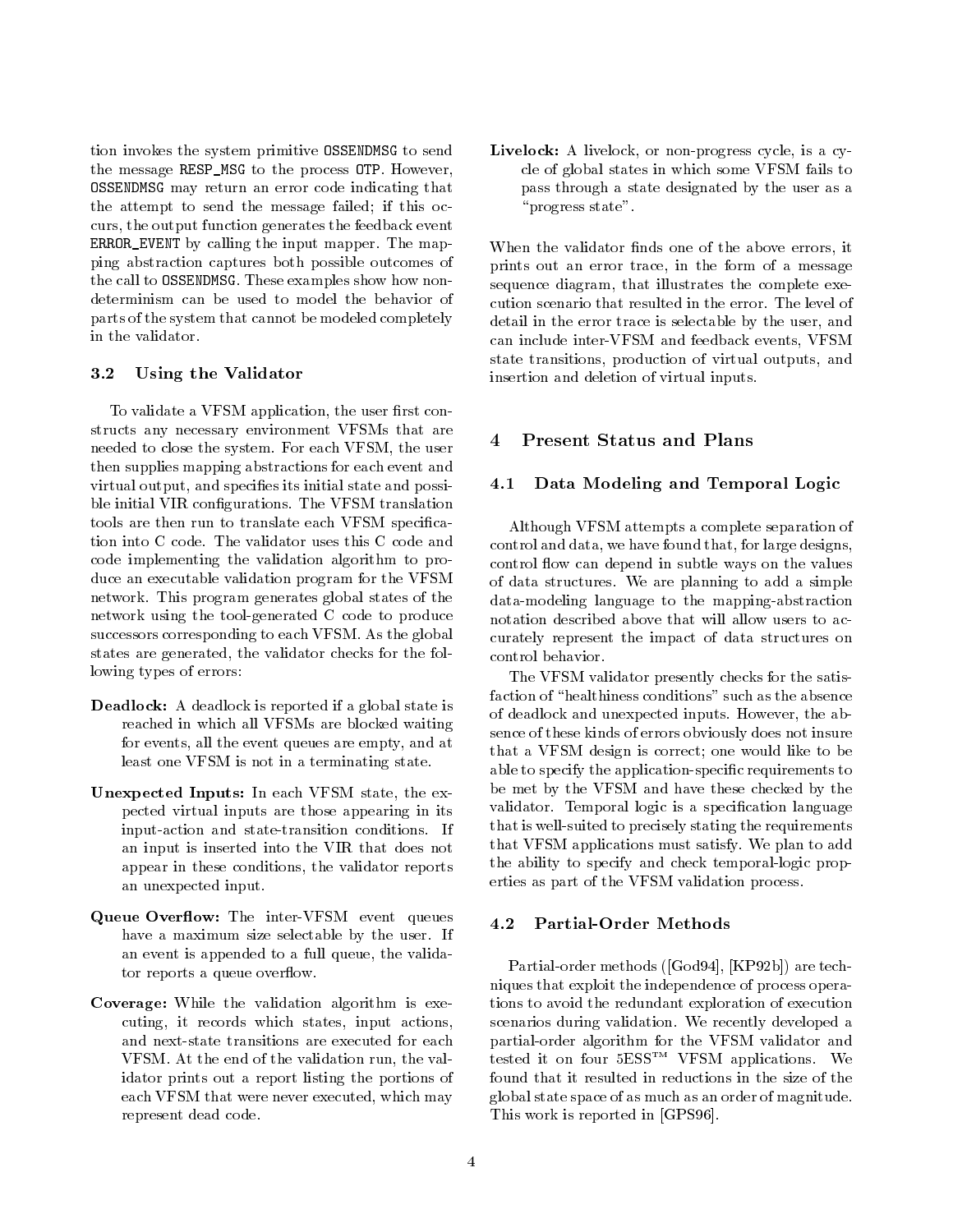```
Modeling the input mapper:
                                       Modeling the output functions:
case E_CALL_SETUP: ease O_RESP_TO_OTP:
    if (cust_data->bill_status == PAID) return_code = OSSENDMSG(RESP_MSG, OTP);
       VIR_insert(I_BILL_PAID); if (return_code == FAIL)
    else VIR_insert(I_BILL_NOT_PAID); input_mapper(ERROR_EVENT);
in VFSM validator:
                                       in VFSM validator:
$name E CALL SETUP
                                        $name O RESP TO OTP
 $name E_CALL_SETUP $name O_RESP_TO_OTP
$inlist I_BILL_PAID || I_BILL_NOT_PAID $evlist OTP.RESP_MSG || ERROR_EVENT
```
Figure 3: VFSM Validator Mapping Abstractions

#### 4.3 Test-Sequence Generation

There has been a great deal of research on techniques for automatically generating minimal sequences of inputs that collectively exercise all state transitions of a finite state machine  $[LY95]$ . We have been exploring the use of such techniques in the context of VFSM. Using a modied version of the VFSM validator, our goal is to obtain a set of sequences of events (see Figure 2) that causes complete coverage of a VFSM, i.e. the execution of every input action and next-state transition (see Figure 1) at least once. Such a set of test sequences could be helpful to users of the VFSM simulator, as well as to testers responsible for testing a VFSM implementation when all coding is complete.

#### $5.1$ The Importance of Interactive Simulation

After writing a VFSM specication, a developers typically uses the VFSM simulator to exercise selected scenarios and find obvious errors, and then uses the validator, which invariably finds many more subtle errors. Many proponents of validation believe that interactive simulation is a form of testing that would be rendered obsolete in the presence of a validation capability. We have found, to the contrary, that simulation and validation are complementary, rather than conflicting, techniques for finding errors in VFSM designs. The ability provided by simulation to look in detail at selected execution scenarios greatly enhances the developer's understanding of a VFSM design.

It is interesting to note that developers have found the VFSM simulator much easier to use than the validator. This is probably because the simulator is similar to various debuggers that they are already familiar with, and can be used without a detailed knowledge of its internal operation. Perhaps for this reason, our tool usage reports show that invocations of the VFSM simulator outnumber those of the validator by an order of magnitude.

In order to exploit the popularity of the simulator, we recently unied the simulator and validator so that they share a common interface, which has resulted in greatly increased usage of the validator. Prior to the unication, many users of the validator perceived the need to construct environment VFSMs and mapping abstractions as a burden. However, several users remarked that environment VFSMs would be useful during simulation. Previously, each simulation scenario required the laborious construction of a command script containing each external message to be sent to the simulated VFSM in that scenario. Since the environment machines embody all possible behaviors of the environment, their presence during simulation would eliminate the need for hand-constructed input scripts. We unied the VFSM simulator and validator so that all information needed for validation would be accessible in simulation sessions. To simulate a given scenario, the user need only make a series of menu selections to cause the desired environment behavior; this makes use of the simulator much more effective, as the number of simulation scenarios that can be completed in a given time period is greatly increased. An added benet of the unication is that validator usage has been made simpler: the task of constructing environment machines no longer is perceived as a burden, since it makes simulation so much easier.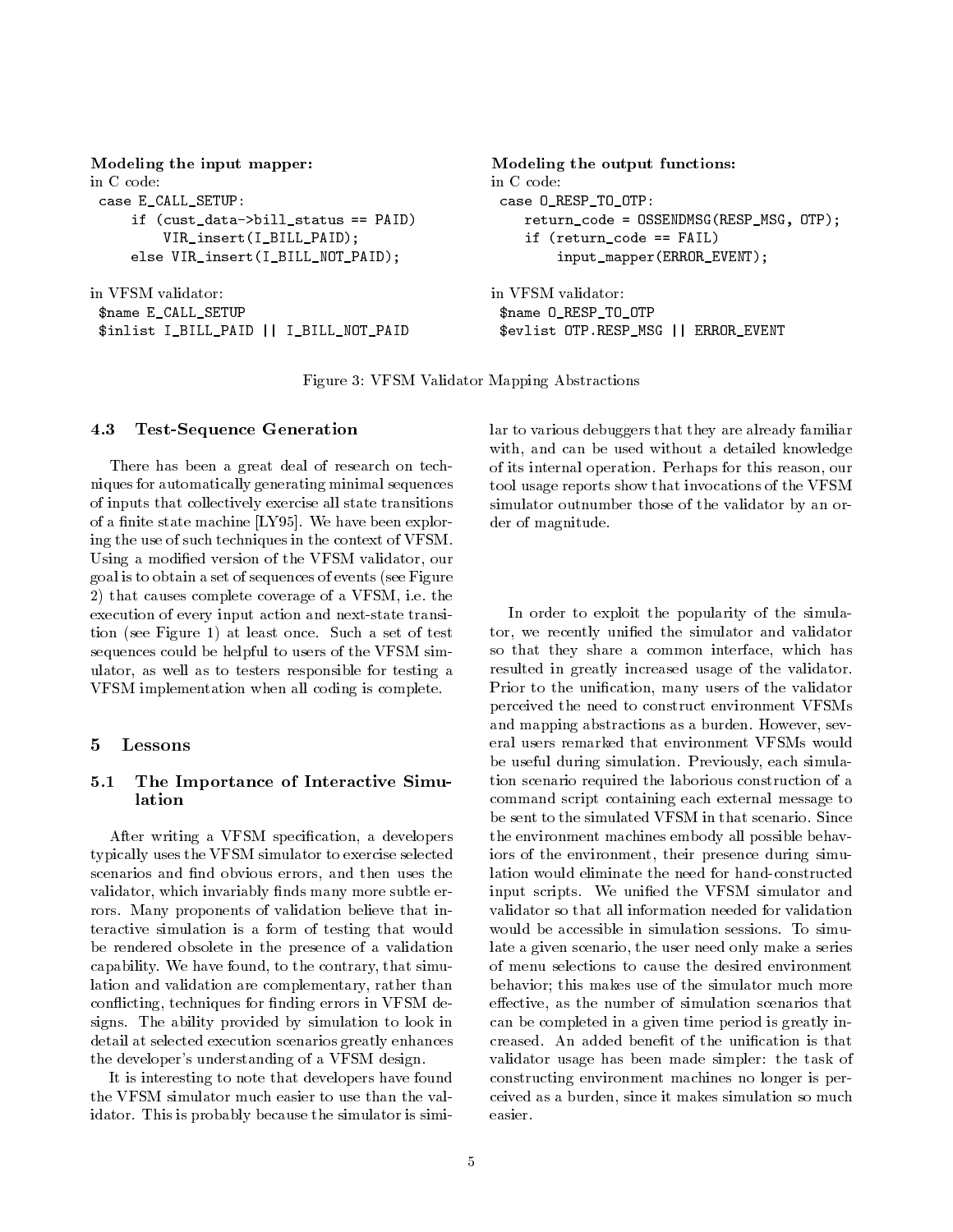#### $5.2$ 5.2 Generating Code From the Validation Model

One of the most popular features of the VFSM design methodology is the ability to derive a portion of the implementation automatically from the VFSM specification. To exploit this feature, we have designed the validator so that it uses the C code produced by the VFSM translator to generate successor states during validation. This gives developers a high degree of condence that they are validating the actual imple mentation and not merely an abstract model of it. Unfortunately, we have no way at present of guar anteeing that the mapping abstractions described in Section 3 are consistent with the input-mapper and output-function C code. We are investigating the design of single language from which both the mapping abstractions and the implementation C code could be derived.

With most validation tools, the usual way of dealing with the state explosion problem is to abstract away portions of the validation model until one of tractable size is obtained. In our environment, however, this would result in the validation of a reduced VFSM that is different from the VFSM that will actually execute on the  $5ESS<sup>TM</sup>$  switch. We are therefore investigating various forms of "partial" validation that will allow us to perform a reasonably thorough state-space search of VFSM examples that are too large for normal validation to run to completion in a reasonable amount of time. Note that, although the use of bitstate hashing constitutes a form of partial validation, the depth-first search strategy leads to validation runs in which large portions of the VFSMs to be validated are never ex ecuted. Our goal is a search strategy in which some depth-first paths are pruned in such a way that, at a minimum, complete VFSM coverage is obtained.

## 5.3 Accurate Modeling of the Execution Environment

The purpose of validation is to detect errors in the interactions among a collection of concurrent pro cesses. It therefore follows that the input language of a validation tool must allow the user to model the type of inter-process communication supported by the runtime environment in which the implementation will ultimately execute. Early versions of the VFSM validator were unable to accurately model certain features of the target 5ESS operating system, such as timers and process scheduling and priorities, that had an impact on inter-VFSM behavior; because of this, users had to make special versions of their VFSMs equipped with logic that prevented some scenarios that were impossible in the 5ESS environment. We recently upgraded the validator to model these features of the operating system, creating an execution environment that mimics that present on the 5ESS switch and making the validator much more convenient to use.

Our experience suggests that there is no single validator input language that is suitable in all con texts. We note that bitstate hashing has been imple mented for at least three languages (Promela, SDL and VFSM), and there have been numerous translators built between input languages for different validation tools. It would therefore seem useful to package validation algorithms in the form of libraries so that validators for new languages could be built quickly; at present, validators for new languages must be painstakingly hand-crafted.

#### $5.4$ 5.4 Education Issues

A ma jor premise of our work has been that the validator should be usable by software developers as one of many design tools in their arsenal, without requiring a great deal of expertise. We have prepared a half-day validator training class, which is part of a four-day VFSM class, to provide developers with enough information to use the validator effectively. The validator class includes hands-on experience in the form of simple validation exercises.

When users began to apply the validator to  $5ESS<sup>TM</sup>$  design examples, many of them ran into significant difficulty. In responding to their questions, it became clear that effective use of the validator requires an in-depth understanding not only of what the validator is attempting to do, but also of how the validator does its job. The necessary information includes a basic understanding of the interleaving model of concurrency and how all interleavings are explored by a depth-first generation of the global-state space. In response to the many questions raised by users, we have modied the validator training class to include a rudi mentary overview of validator operation. In spite of this, we have found that, although some users (particularly those with a strong mathematical background) quickly become proficient in validation, many others require a great deal of consultation before they can use the validator successfully. We now feel that a half-day's worth of training is not sufficient, and are looking into a longer class.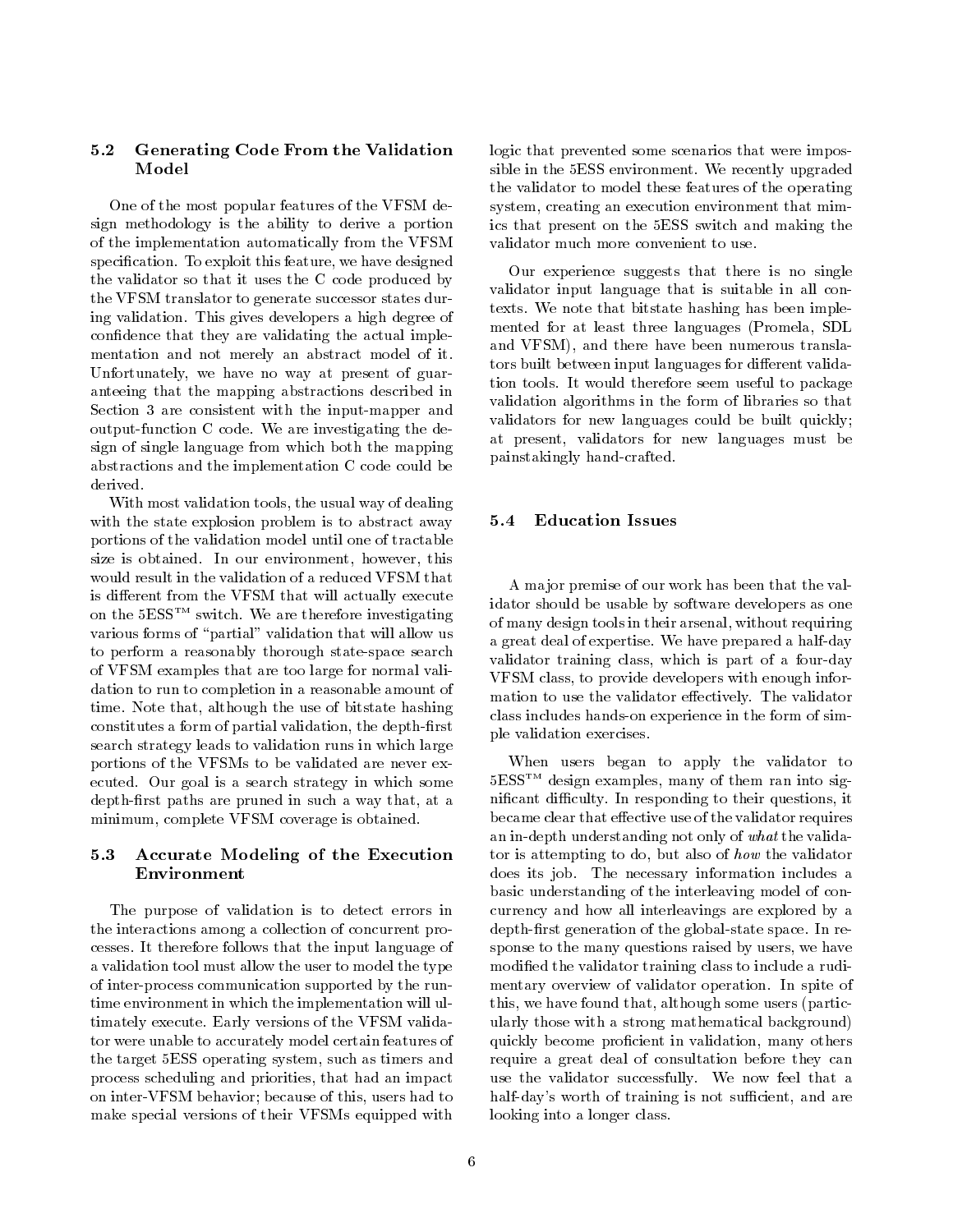#### Conclusions 6

Our experience shows that validation can be profitably used, albeit with some difficulty, by software developers with relatively little training. We have also demonstrated that the low-level-design phase of soft ware development is a promising, though often overlooked, niche for the introduction of validation.

Holzmann [Ho94b] has noted that Promela and SPIN were designed in accord with the "Unix philosophy," i.e. to do one thing (validation) and do it well. While the Unix philosophy is certainly perti nent to the design of file-manipulation utilities like [God94] diff and grep, we feel that a tool for the design of concurrent programs must perform many functions, and validation must be a cleanly integrated part of such a tool. In addition to VFSM, there have recently been many other examples of design methodologies based on extended finite state machines that are supported by powerful toolsets; examples include State charts and the Statemate toolset [Ha90], [Ha92]; SDL and the GEODE [VE95] and SDT [Te95] toolsets; and the Real-Time Ob ject-Oriented Modeling (ROOM) methodology and the ObjecTime toolset [SGG94]. All of these toolsets have been used extensively in industry, and though most of them have a limited validation capability, they also provide a number of valuable features not available in typical validation tools, e.g. graphical editing and browsing, automatic generation of test cases, interactive simulation, code generation, configuration control, documentation support, and requirements traceability. Together, these toolsets constitute compelling evidence that formal methods can [Ho88] lead to substantial improvements in software quality. An easy-to-use validation function would greatly enhance the error-detection capability of the toolsets, and would allow automatic checking that a design model satisfies its requirements.

At present, formal validation is still an experimental technology. Perhaps the best evidence of this fact is that a carefully worked application of validation to a real-world design problem remains a publishable achievement. We have argued that present validation tools are difficult to use because they require the user to combat the state-explosion problem and have a detailed understanding of state-space search. We hope that, in the future, validation tools will be able to do their jobs with far less involvement on the part of the user.

#### References

- [FS95a] A. R. Flora-Holmquist and M. G. Staskauskas. Formal validation of virtual finite state machines. In Proc. Workshop on Industrial-Strength Formal Specification Techniques (WIFT95), Boca Raton, FL, April 1995.
- [FS95b] A. R. Flora-Holmquist, J. D. O'Grady and M. G. Staskauskas. Telecommunications soft ware design using virtual finite state machines. In Proc. Intl. Switching Symposium (ISS'95), Berlin, Germany, April 1995.
- [FS96] A. R. Flora-Holmquist and M. G. Staskauskas. Moving formal methods into practice: The VFSM experience. Submitted for publication.
- P. Godefroid. Partial-Order Methods for the Ver $ification of Concurrent Systems - An Approach$ to the State-Explosion Problem. PhD thesis, Uni versity of Liege, Computer Science Department, November 1994. (Also available by anonymous ftp from ftp.montefiore.ulg.ac.be in the pub/popackage directory, file thesis.ps.Z).
- [GPS96] P. Godefroid, D. Peled and M. Staskauskas. Using partial-order methods in the formal validation of industrial concurrent programs. In Proc. Intl. Symposium on Software Testing and Analysis (ISSTA'96), San Diego, CA, January 1996 (to appear).
- [Ha90] D. Harel et al. Statemate: A working environ ment for the development of complex reactive systems. In IEEE Transactions on Software Engineering, vol. 16, no. 4, April 1990, pp. 403-414.
- [Ha92] D. Harel. Biting the silver bullet: Toward a brighter future for system development. IEEE Computer, January 1992, pp. 8-20.
- G. J. Holzmann. An improved protocol reachability analysis technique. Software, Practice and  $Experimentce, 18(2):137-161, 1988.$
- [Ho94a] G. J. Holzmann. The theory and practice of a formal method: NewCoRe. In Proc. IFIP World Congress, August 1994.
- [Ho94b] G. J. Holzmann. Proving the value of formal methods. In Proc. 7th Intl. Conf. on Formal Description Techniques (FORTE'94), October 1994.
- S. Katz and D. Peled. Verification of distributed programs using representative interleaving se-  $Distributed\; Computing,\; 6:107–120,$ quences. 1992.
- D. Lee and M. Yannakakis. Principles of testing finite state machines—A survey. Proceedings of the IEEE, to appear.